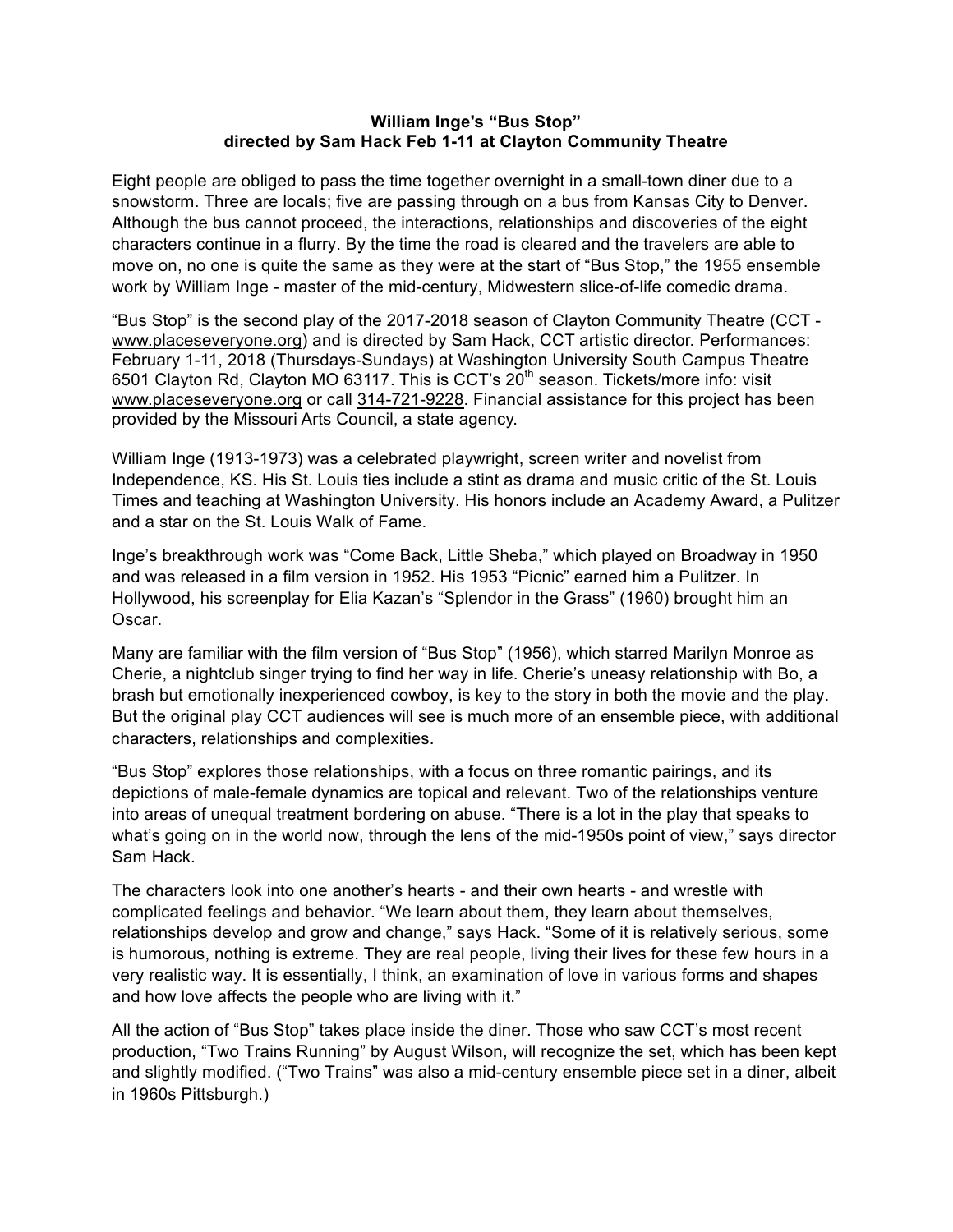## **About Clayton Community Theatre**

The Clayton Community Theatre (CCT) was founded by a group of Clayton residents interested in expanding access to the performing arts through community theatre. The organization's motto is "Places everyone," the announcement traditionally made by the stage manager a few moments prior to curtain to call the actors and crew to readiness. The motto reflects the goals of Clayton Community Theatre, which are: to offer Clayton and surrounding communities topquality theatrical entertainment; to showcase local talent; and to provide any interested member of our community the opportunity to become involved in theatre production. We are a volunteerdriven organization and welcome all theatre lovers interested in assisting in our productions.

Clayton Community Theatre derives revenue primarily from ticket sales, with additional support from program advertising, contributions, sponsorships and grants.

**Members of the press:** Promotional photos and more information are on the CCT Media Resources page, http://www.placeseveryone.org/media. Media contact: Nathan Schroeder, media@placeseveryone.org; tel. 314-721-9228.

## CAST and CREW – "Bus Stop"

Elma Duckworth: **Lucy Sappington**, previously seen on the CCT stage in "Born Yesterday", and part of the "Not Quite Right" improv group

Grace Hoylard: **Erin Struckhoff**, nominated for two Arts for Life awards for her portrayal of Lady Macbeth in CCT's "Macbeth" and of Mary in CCT's "The Women", featured also in CCT's "A View from the Bridge" and "Inherit the Wind," the Theater Guild of Webster Groves's "Sylvia," and Midnight Company's "The Everest Game"

Will Masters: **Jeff Lovell**, who played Lennox in CCT's "Macbeth," and was also featured in "Sylvia," "Wait Until Dark," and "The Trip to Bountiful" at the Theater Guild of Webster Groves, as well as "Titus Andronicus" and "Cardenio" at St. Louis Shakespeare

Cherie: **Britteny Henry**, nominated for an Arts for Life award for her performance as Miranda in CCT's "Enchanted Island," also featured in TGWG's "The Underpants" and St. Louis Shakespeare's "Twelfth Night," "Titus Andronicus," and "Cardenio"

Dr. Gerald Lyman: **Joe O'Connor**, nominated for an Arts for Life award for his portrayal of Henry in CCT's "The Lion in Winter," also familiar to CCT audiences from his roles in "Midsummer Night's Dream," "A Piece of My Heart," "Enchanted Island," "The Unexpected Guest," and "Born Yesterday"

Carl: **Jeff Struckhoff**, last seen on the CCT stage as Dunlap in "Inherit the Wind" and as an immigration officer in "A View from the Bridge," also featured in a number of productions at East Central College

Virgil Blessing: **Gene Rauscher**, a veteran of CCT's productions of "Our Town," "The Fantasticks," and "To Kill a Mockingbird"